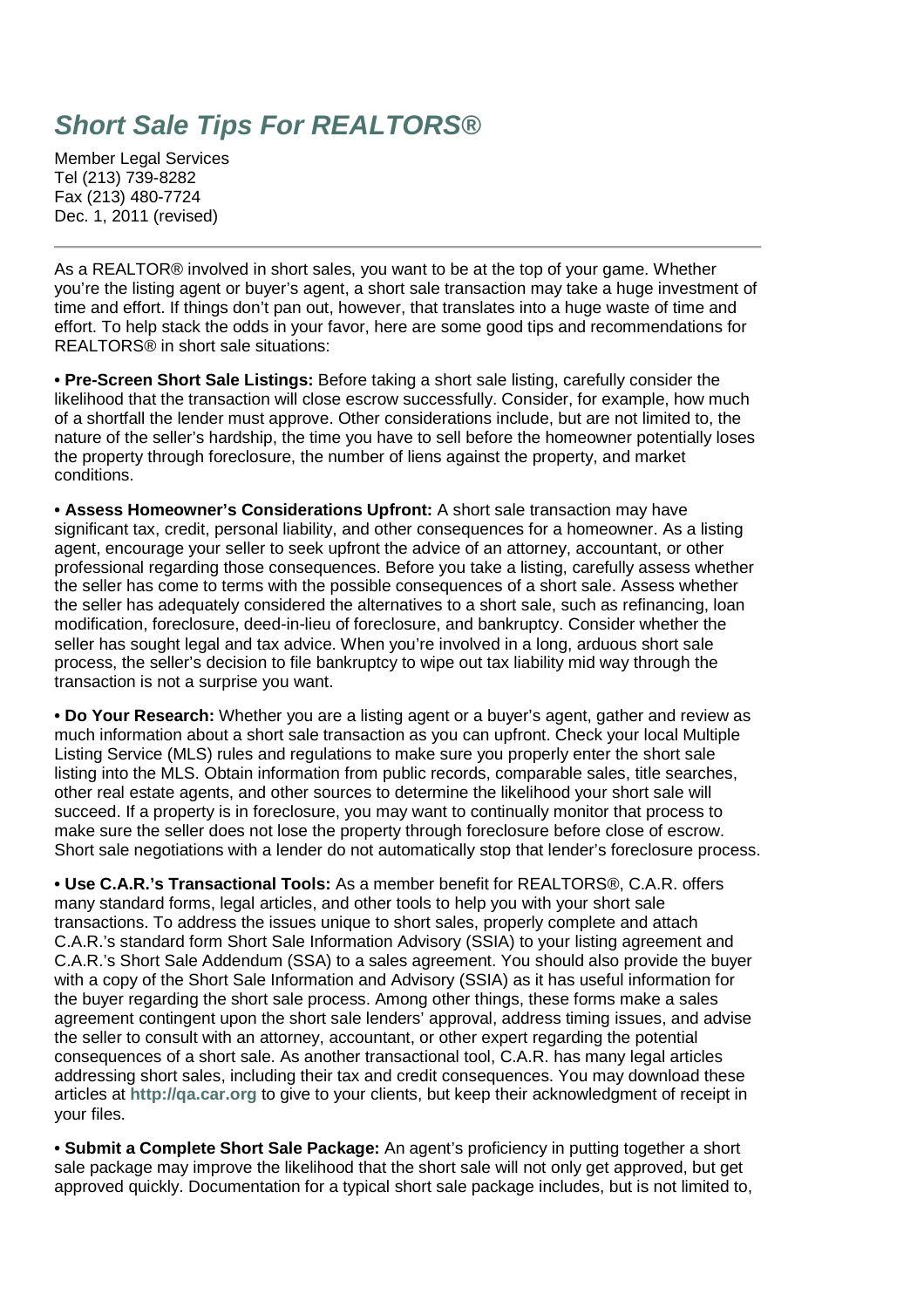a hardship letter, financial statements, paycheck stubs, income tax returns, sales comparables, property condition including repair estimates and pictures, estimated HUD-1 Settlement Statement, listing and sales agreements, and C.A.R.'s standard form Authorization to Release and Convey Information (ARC). Do not be cavalier about the short sale approval process just because the seller isn't realizing a profit. A short sale lender may want you, as the listing agent, to demonstrate that you have actively marketed the property for sale, and that you have aggressively negotiated for the best possible price and terms.

**• Take a Proactive Approach:** Good short sale agents often attribute their success to their own tenacity, perseverance, and resourcefulness. Start the short sale approval process as soon as you can. Monitor its progress frequently. Ask questions. Carefully document your conversations with the short sale lender and others. An ability to get things done will serve you well in short sale transactions.

**• Watch Out For Multiple Investors:** When it comes to investors involved a short sale approval, one is one and two is ten. A transaction where only one lender must approve the short sale is usually much less problematic than a transaction where both senior and junior lenders and other investors, creditors, and insurers must approve the short sale. If, for example, you're handling a short sale with multiple liens, make sure you submit a short sale request to all the lenders and creditors as soon as possible. Furthermore, some short sale lenders may be loan servicers, but the underlying loans have been insured (e.g. PMI), securitized, or sold in the secondary mortgage market to Freddie Mac, Fannie Mae, or other investors. You may want to make sure as soon as possible that these other interested parties will approve the short sale.

**• Do the Math:** Help ensure a successful close by checking upfront whether there will be enough money to go around. As the listing agent, take into account that in a down market, the ultimate sales price may be less than the initial listing price. As either the listing or buyer's agent, make sure that all transaction costs are included in the estimated HUD-1 Settlement Statement submitted to the short sale lender, such as buyer-required repairs, smoke detectors and water heater bracing, property taxes, HOA dues, and a moving allowance for the seller if appropriate. Also encourage your client to have a back-up plan in case the lender doesn't approve these expenditures.

**• Properly Handle Subsequent Offers:** As a listing agent, you may be waiting for the lender to approve a short sale to Buyer 1 when you receive a better offer from Buyer 2. Present the second offer to the seller, so the seller can decide what to do. One alternative, among others, is for the seller to enter into a backup contract with Buyer 2 using paragraph 1 of C.A.R.'s Purchase Agreement Addendum (Form PAA) and submit the backup contract to the short sale lender in accordance with paragraph E of the Short Sale Addendum (Form SSA). Another alternative is for the seller and listing agent to ask Buyer 1 to increase the price to match that of Buyer 2 or sign mutual cancellation instructions to allow the seller to proceed with Buyer 2 instead. After all, the short sale lender may ultimately reject Buyer 1 anyway in favor of Buyer 2's better back-up offer.

**• Stay Away From Loan Fraud:** Oftentimes you may know certain things that the short sale lender doesn't know. Let's say, for example, a junior lienholder wants your client to secretly pay \$9,000 outside of escrow because the senior lienholder only authorized \$3,000 for the junior lienholder. What do you do? The prudent course of action is: "When in doubt, disclose." In this case, disclose the \$9,000 payment to the senior lienholder and obtain its approval of the proposed arrangement in writing. You and your client do not want to risk committing loan fraud, which is very broadly defined under federal law to include anyone who knowingly makes a false statement for the purpose of influencing a federally-insured mortgage lender. The punishment for loan fraud is, among other things, 30 years imprisonment plus a \$1 million fine. There should never be any payments done without the knowledge and consent of all lenders and all payments should be disclosed on the HUD-1 settlement statement.

**• Beware of Unlicensed Negotiators:** Stay away from unlicensed or unscrupulous short sale negotiators. Someone who charges a fee to act on a homeowner's behalf in negotiating a short